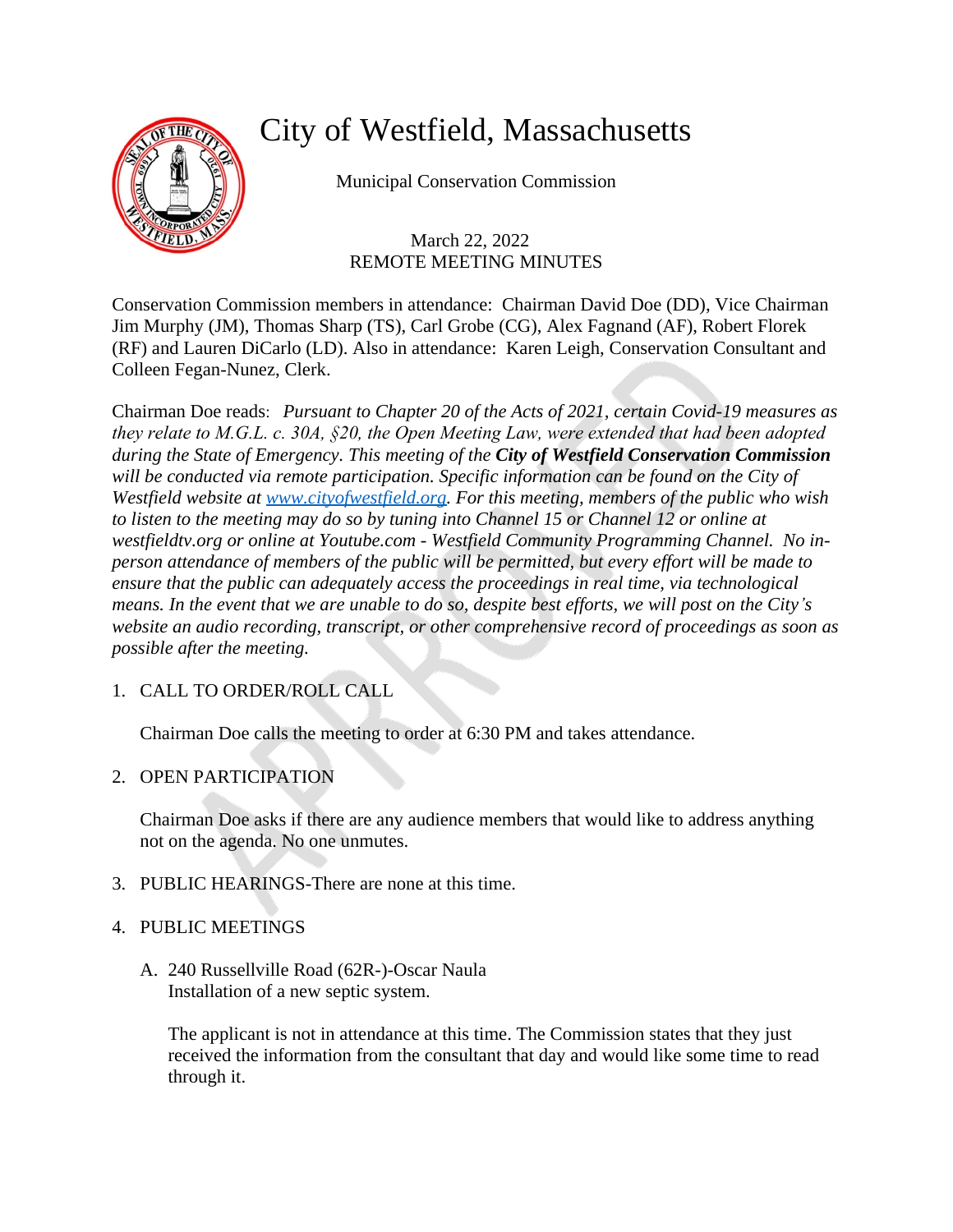Vice Chairman Murphy motions to continue the Public Meeting until April 12, 2022 at 6:30 PM and is seconded by Commissioner Florek. RF-Yes, TS-Yes, CG-Yes, AF-Yes, DD-Yes

The motion passes.

B. 153 Russell Road (41R-10)-Robert Hinckley-Installation of a 32' X 192' pole barn. Mr. Corey Hinckley is present.

Chairman Doe asks for Mr. Hinckley to explain the compensatory storage for the piers. He states that he would remove the soil. The Commission asks for a consultant to compute the compensatory storage with a stamped plan.

Commissioner Sharp motions to continue the Public Meeting until April 12, 2022 at 6:30 PM and is seconded by Vice Chairman Murphy. TS-Yes, JM-Yes, CG-Yes, LD-Yes, AF-Yes, RF-Yes, DD-Yes The motion passes.

C. 291 East Main Street (28R-12)-Friendly's Restaurants-Repaving existing parking lot and construction of a hardscape patio. Mr. Mike Zwilling of Friendly's Restaurants is present.

Commissioner Grobe states that the applicant must provide compensatory storage for the fence posts. Vice Chairman Murphy states that fences are an obstruction for flood waters. Coordinator Leigh asks for a stamped plan to be submitted. Chairman Doe asks if there are any comments or questions from the audience.

Commissioner Sharp motions to continue the Public Meeting until April 12, 2022 at 6:30 PM and is seconded by Vice Chairman Murphy. TS-Yes, JM-Yes, CG-Yes, LD-Yes, AF-Yes, RF-Yes, DD-Yes The motion passes.

D. 600 Montgomery Road (60R-10)-Benjamin Ivanchenco-Pump, crush and fill existing septic system and installation of new septic system. Mr. Barry Searle is present representing Mr. Ivanchenco.

Mr. Searle states that this is a septic system replacement. He states that the placement is because of a wetlands and the well. Chairman Doe asks if there are any questions or comments from the audience. No one unmutes.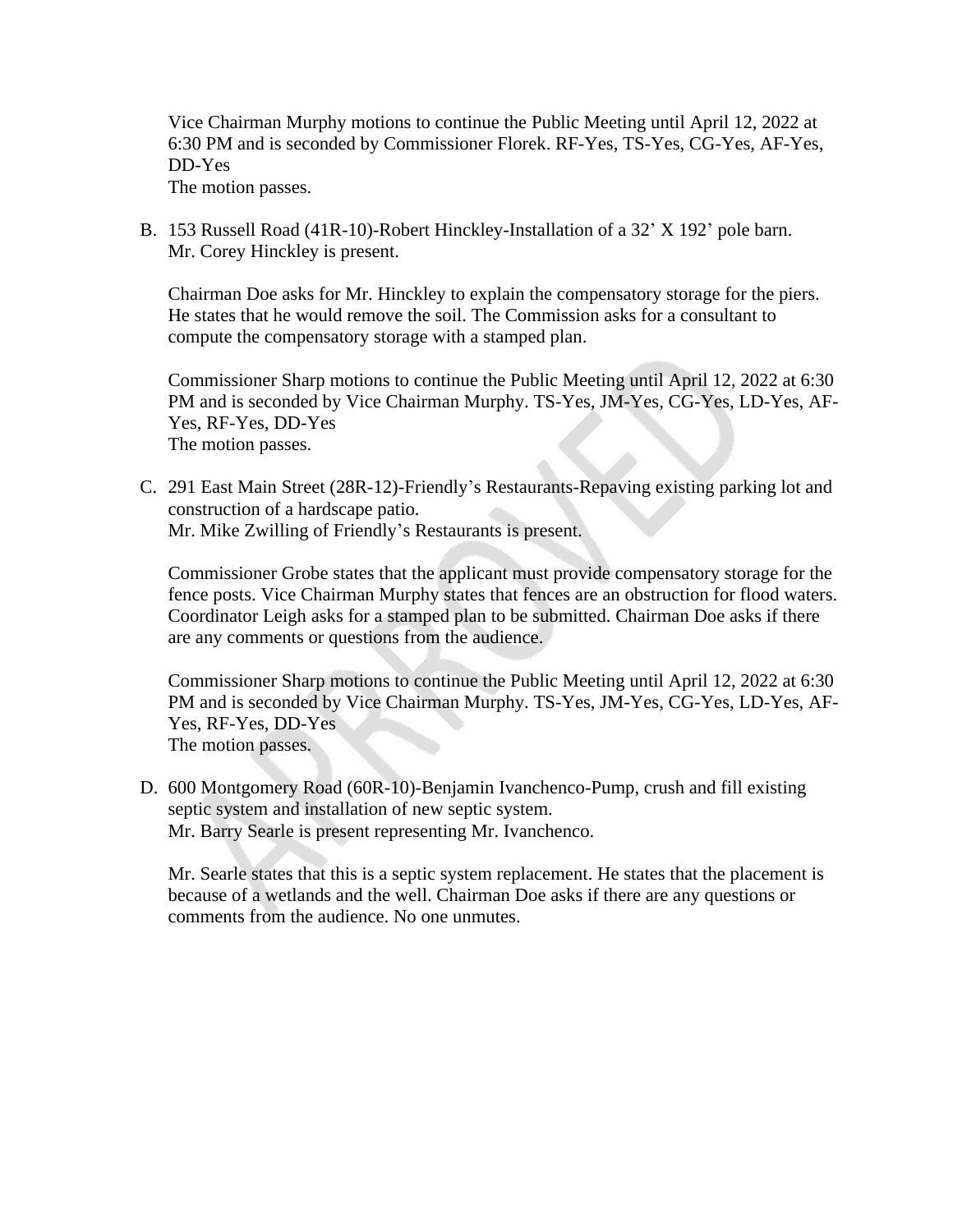Commissioner Grobe motions to close the Public Meeting and is seconded by Commissioner Florek. TS-Yes, CG-Yes, JM-Yes, LD-Yes, AF-Yes, RF-Yes, DD-Yes The motion passes.

Commissioner Grobe motions:

- 1. Negative 3 with conditions.
	- a. Prior to any work, silt fence and straw bales shall be installed.
	- b. No work shall begin until erosion controls are approved of by members of the Commission.
	- c. No soils or materials generated from the project are allowed to be stored within any resource are either temporarily or permanently.
	- d. Prior to any work Health Department approval shall be sent to the Commission.

and is seconded by Commissioner Florek. TS-Yes, CG-Yes, JM-Yes, LD-Yes, AF-Yes, RF-Yes, DD-Yes The motion passes.

E. 296 Buck Pond Road (60R-10)-Vladimir Telelyuyev-Construction of attached garage. Mr. Vladimir Telelyuyev is present.

Chairman Doe reads the legal language. Mr. Telelyuyev presents the project which is building a garage on the far side of the house. He states that this build will be in the outer 100-feet of the pond. Coordinator Leigh states that the area is very flat and is currently lawn. Chairman Doe asks if there are any questions or comments from the audience. No one unmutes.

Vice Chairman Murphy motions to close the Public Meeting and is seconded by Commissioner Grobe. TS-Yes, CG-Yes, JM-Yes, LD-Yes, AF-Yes, RF-Yes, DD-Yes The motion passes.

Commissioner Grobe motions:

- 1. Negative 3 with conditions:
	- a. Prior to work, erosion controls shall be installed between the garden fence and house (as discussed in the field and noted on the plans)
	- b. No soils/materials from the project are allowed to be stored or placed within any resource areas or buffer zones.
	- c. Post construction any disturbed soils shall be stabilized with grass seed before removal of the erosion controls.

and is seconded by Vice Chairman Murphy. TS-Yes, CG-Yes, JM-Yes, LD-Yes, AF-Yes, RF-Yes, DD-Yes

The motion passes.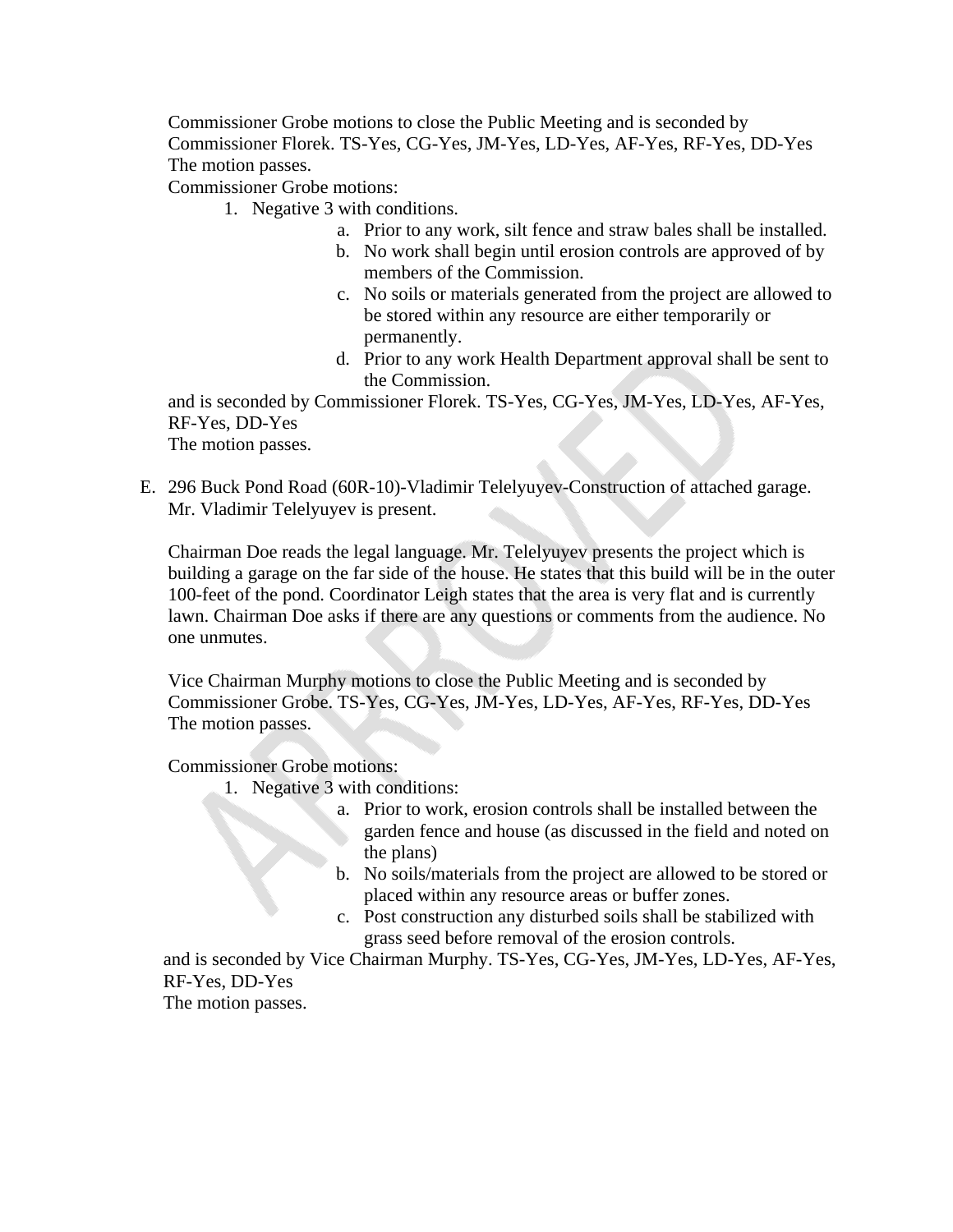F. 163 Union Street (42R-14)-Salt City-Milling and repaving of existing pavement. Mr. Phillipe Cravo of R. Levesque Assoc. Inc. and Mr. Mike Gaugh of Salt City are present representing Salt City.

Chairman Doe reads the legal language. Mr. Cravo explains the project which consists of milling and paving a portion of the existing paved area at the exact same elevation in addition some pot holes in the paved area will be filled. Chairman Doe asks if there are any questions or comments from the audience. No one unmutes.

Commissioner Grobe motions to close the Public Meeting and is seconded by Vice Chairman Murphy. TS-Yes, CG-Yes, JM-Yes, LD-Yes, AF-Yes, RF-Yes, DD-Yes The motion passes.

Commissioner Sharp motions:

- 1. Negative 3 with Conditions.
	- a. Prior to any work, applicant shall submit a plan prepared by an environmental consultant or engineer that shows current elevations in the areas of proposed work;
	- b. Immediately post construction, applicant shall submit a plan prepared by an environmental consultant or engineer that shows post-construction elevations in the areas of work.
	- c. Post construction, there shall be no increases to any elevations within BLSF.
	- d. No material shall remain on site.

2. Positive 5 "no NOI required"

and is seconded by Commissioner Grobe. TS-Yes, CG-Yes, JM-Yes, LD-Yes, AF-Yes, RF-Yes, DD-Yes

The motion passes.

G. 1618 East Mountain Road (65R-112)-Removal of bittersweet vines and removal of three tree stumps.

Coordinator Leigh states that she is unsure of how the applicant would like to proceed with the removal of the vines.

Commissioner Sharp motions to continue the Public Meeting until April 12, 2022 at 6:30 PM and is seconded by Commissioner Grobe. TS-Yes, CG-Yes, JM-Yes, AF-Yes, LD-Yes, RF-Yes, DD-Yes The motion passes.

The Commission realizes that there was no legal language read for any of the new applications. Chairman Doe reads the legal language for all of the new meetings, items B-G.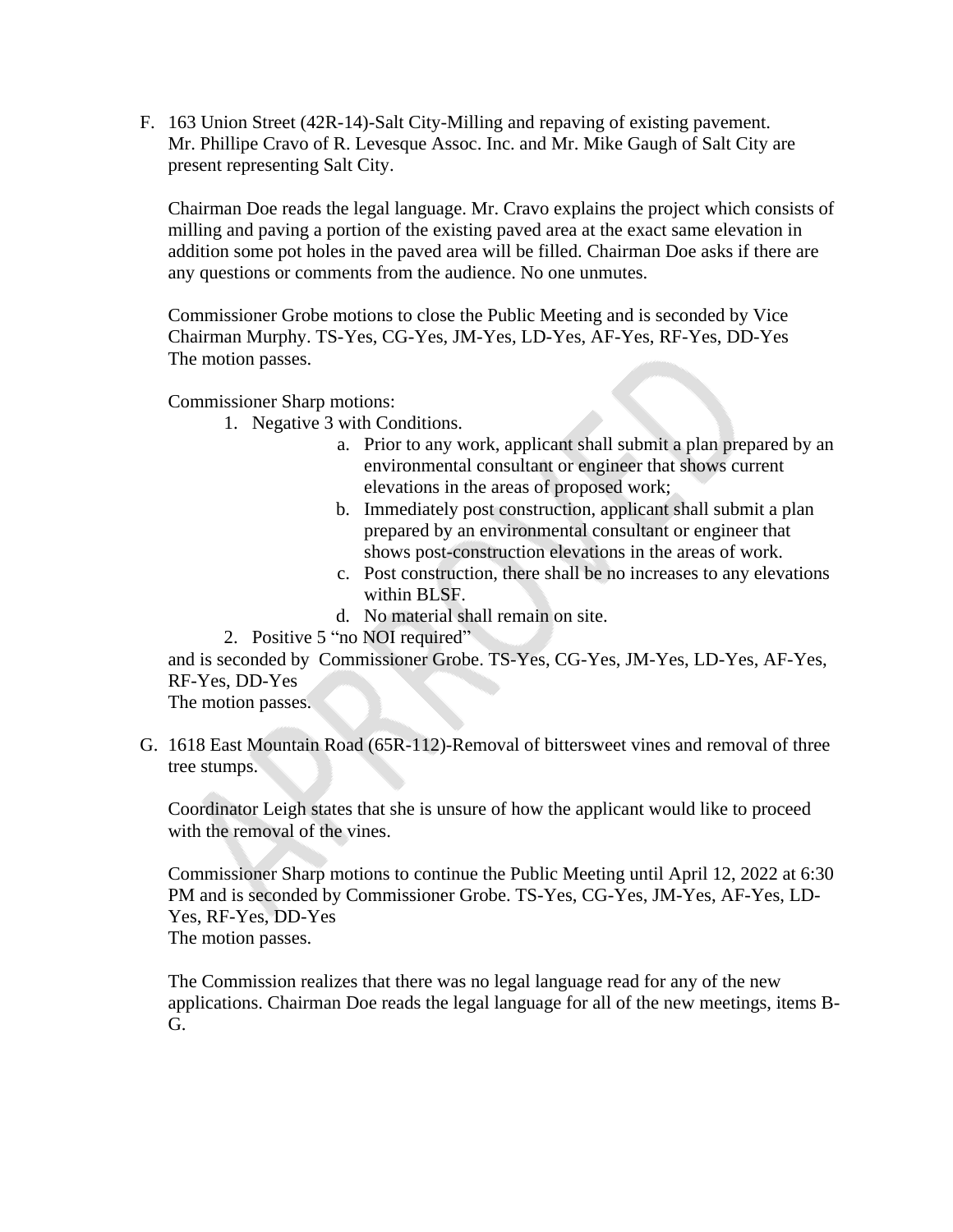#### 5. ENFORCEMENT

A. 0 Bayberry Lane (46R-67)-Sergey Novenko-Removal of trees near an intermittent stream.

Chairman Doe and Coordinator Leigh visited the site. There have been trees removed and stumped. There was visual evidence of hydric soils and flow going toward the direction of an adjacent property. She states that she believes that there is jurisdiction on the property. A letter was sent and the owner and the owner has contacted the office. Coordinator Leigh recommends a cease and desist, an Enforcement order be issued and also a letter to be sent to the tree service that was on site. She states that she would like the owner to contact a consultant and provide a restoration plan.

Commissioner Grobe motions to send the land owner an Enforcement Order with an immediate Cease and Desist Order, request a Consultant be hired, a restoration plan be prepared for the end of the growing season of 2022 upon receipt of this order erosion controls should be installed around the entire property immediately and that the owner attend the meeting of April 12, 2022 at 6:30 PM, also that a letter be sent to the tree service asking that they attend the meeting as well and is seconded by Commissioner Sharp. TS-Yes, CG-Yes, JM-Yes, AF-Yes, LD-Yes, RF-Yes The motion passes.

## 6. DISCUSSION

A. North Road (66R-13)-Conversion of zoning from 61A to residential.

The Commission decides that they have no interest in the property at 0 North Road. They discuss the idea of preparing for properties that they are interested in such as 0 North Road (67R-6).

Commissioner Sharp motions to express no interest in 0 North Road (66R-13) and is seconded by Commissioner Grobe. TS-Yes, CG-Yes, JM-Yes, LD-Yes, AF-Yes, RF-Yes The motion passes.

## 7. OTHER ITEMS

A. Minutes of March 8, 2022.

Clerk Nunez states that she made a change to 3A, she removed Commissioner Fagnand from the votes as he had recused himself.

Commissioner Fagnand motions to approve the minutes of February 22, 2022 and is seconded by Vice Chairman Murphy. TS-Yes, JM-Yes, CG-Yes, AF-Yes, RF-Yes, DD-Yes, LD-abstains.

The motion passes.